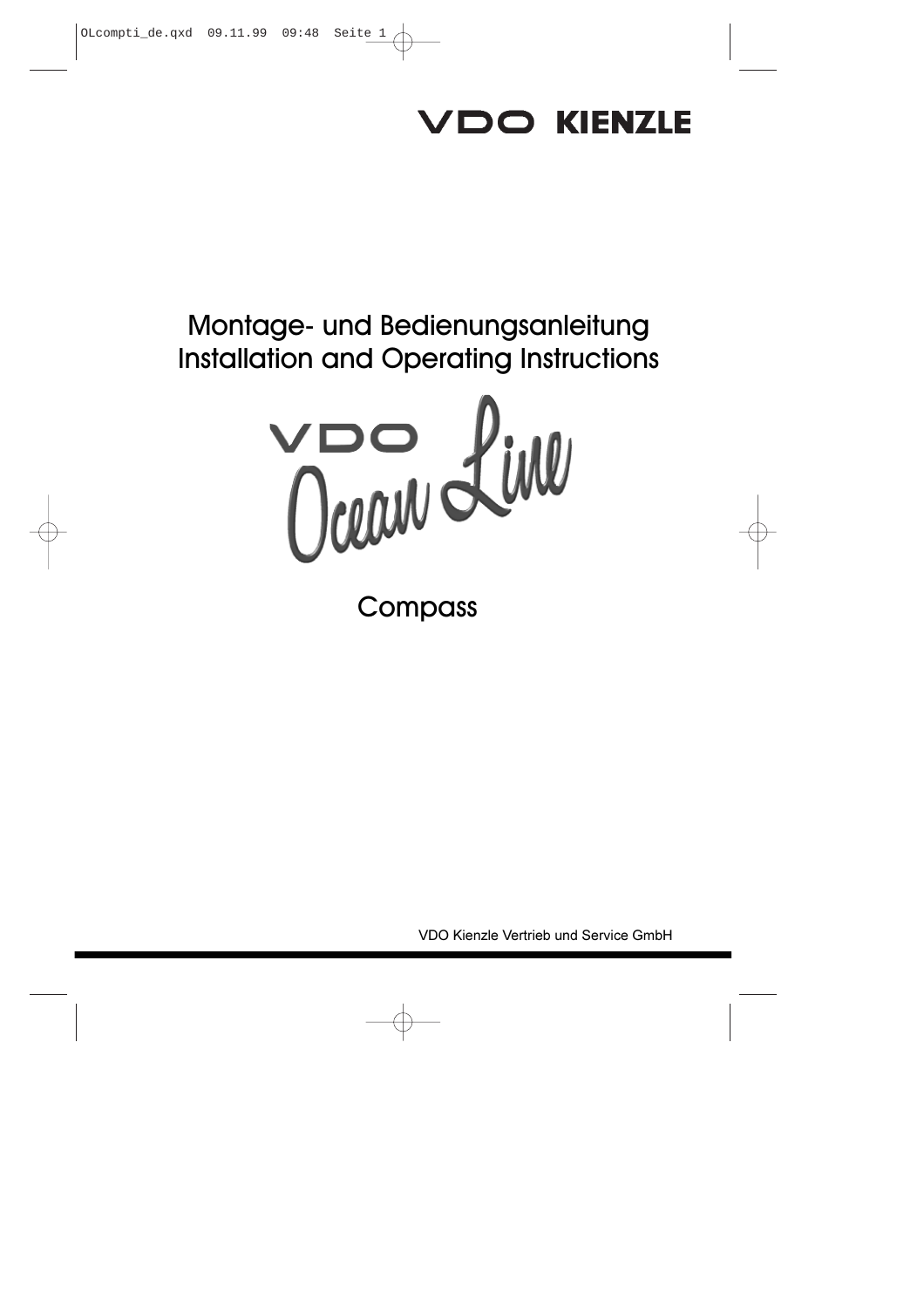Ocean Line

# **Installation and Operating Instructions Page 22 - 40**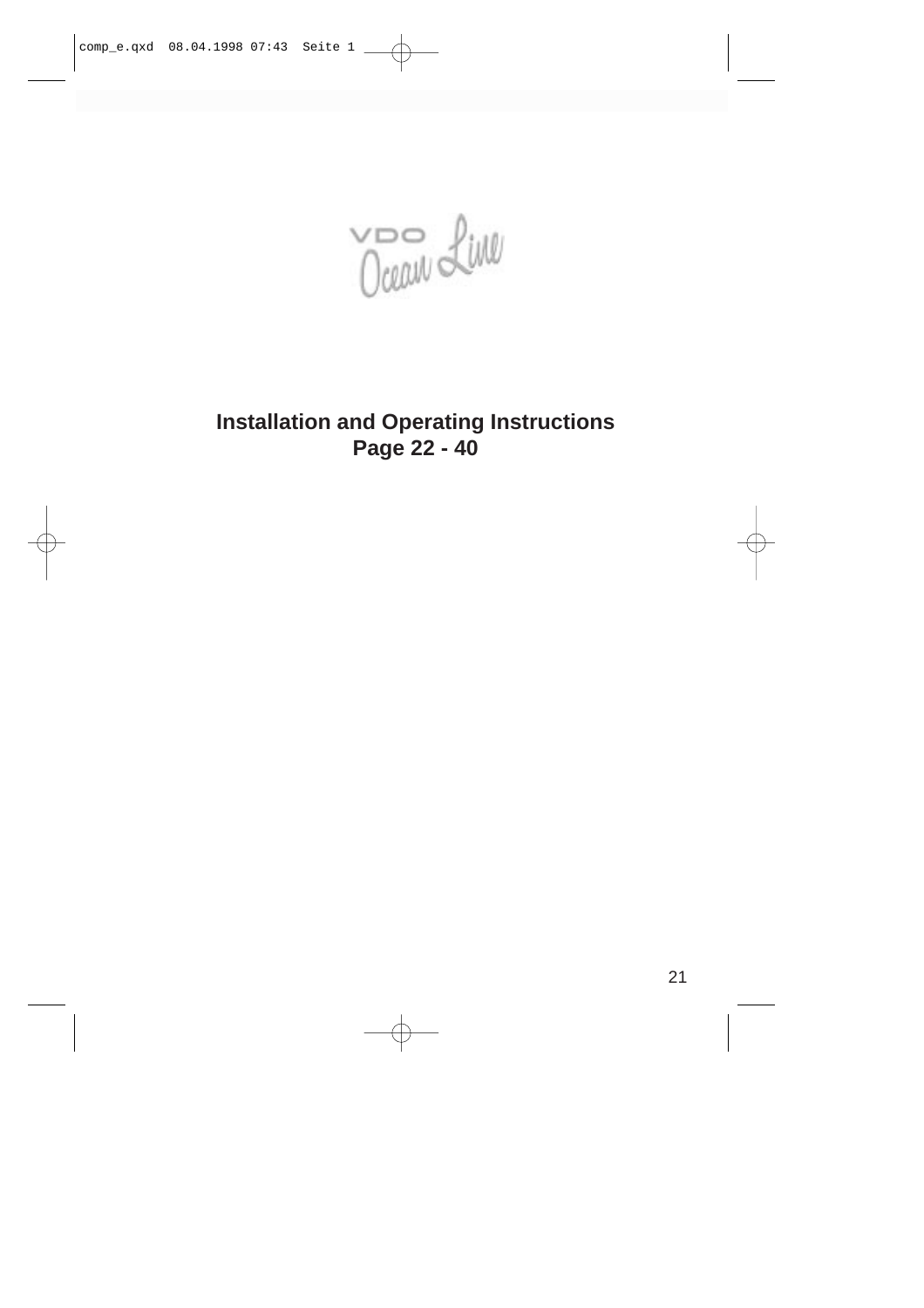# **CONTENT**

# **Contents**

| for maintenance $\ldots \ldots \ldots \ldots \ldots \ldots \ldots \ldots \ldots 26$      |
|------------------------------------------------------------------------------------------|
| The VDO Ocean Line Compass 27                                                            |
| The indicating functions of the VDO Compass  29                                          |
| Automatic compensation of the VDO Compass 30                                             |
| Setting of the position-dependent variation 32                                           |
| Adjustment of the compass sensor33                                                       |
|                                                                                          |
| Maintenance of the VDO Compass 34                                                        |
| Installation of the VDO Compass35<br>Installation of the compass sensor  36              |
| Connection of a secondary indicating instrument 39<br>Legend of the circuit schematic 40 |
|                                                                                          |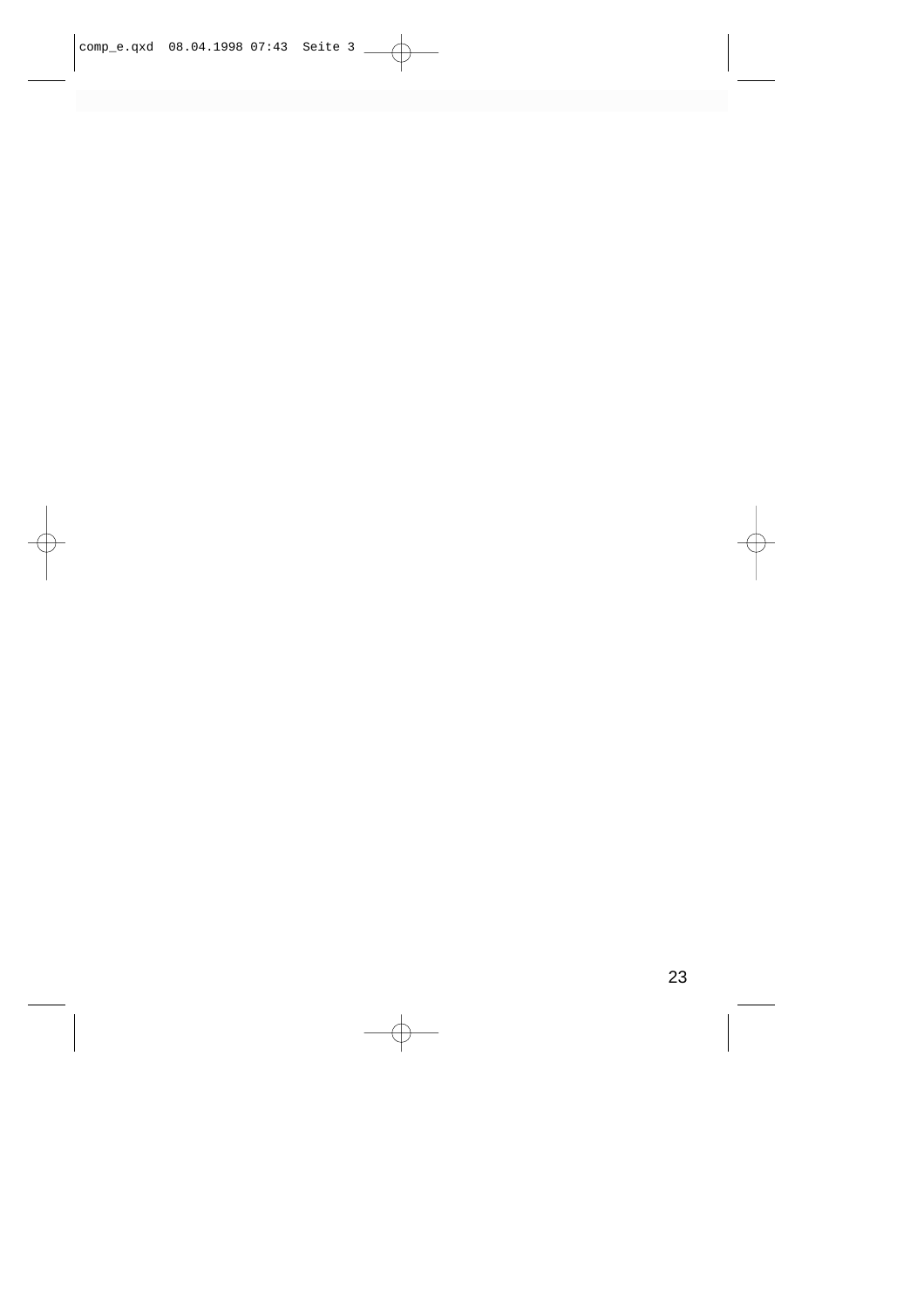# **This document should always stay on board**

# **Preface**

With the purchase of an instrument of the VDO Marine program you selected a high-quality product, made to the accepted State of the Art. Advanced production methods and the respect of the applicable quality assurance standards guarantee that our products are shipped in excellent condition.

Thank you for your sound decision. We are certain that this system will provide you with valuable assistance and safety at sea.

You should be familiar with all functions of the unit to guarantee easy and safe use of your VDO Compass.

Please take the time to completely study this manual.

Your VDO Kienzle agent will be pleased to help you if, thereafter, you still have questions or problems.

> Yours sincerely VDO Kienzle Vertrieb und Service GmbH

© Copyright by VDO Kienzle 1998 All rights reserved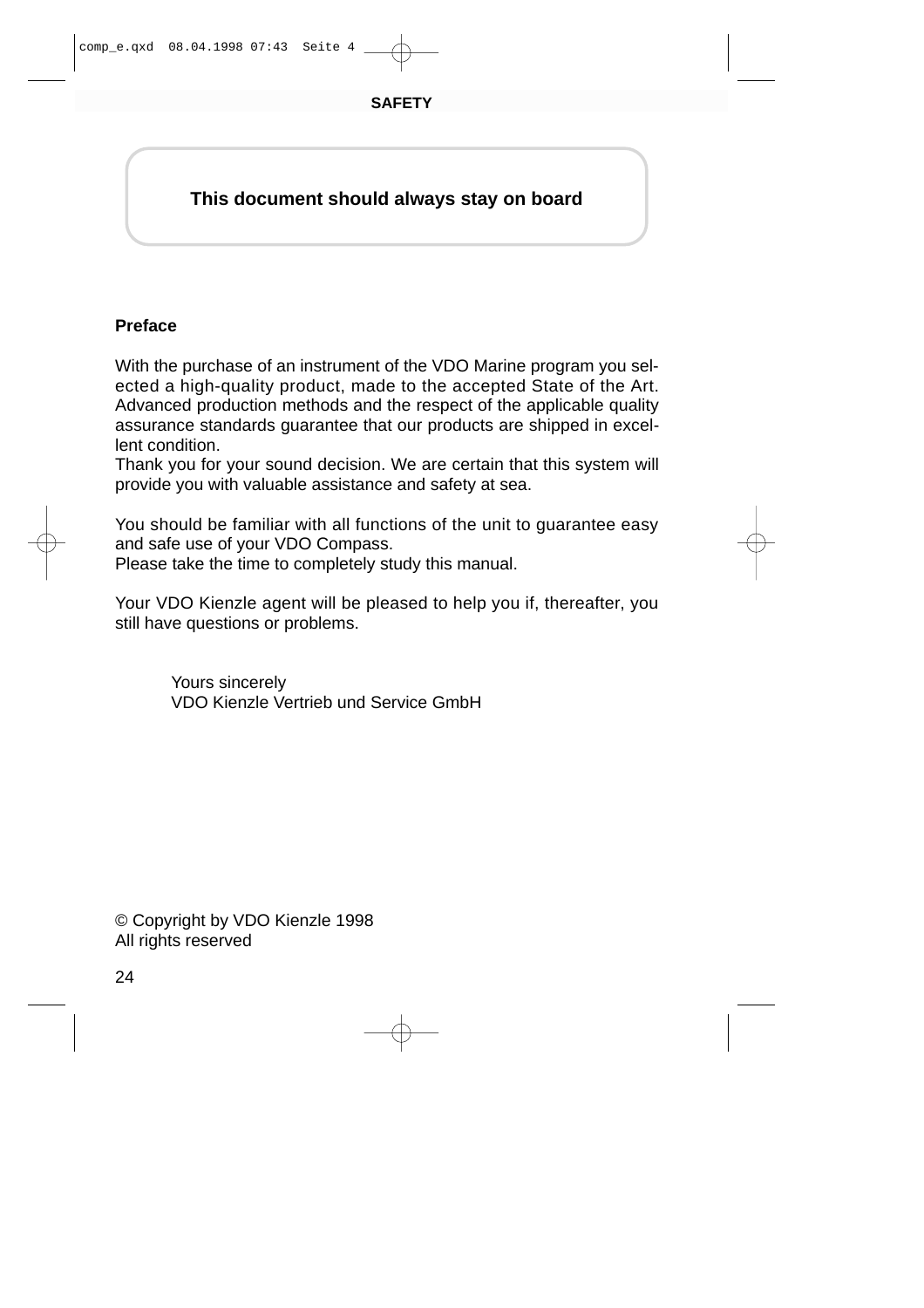# **Safety instructions**

Please respect all instructions of this manual.

All texts marked with this symbol should have your particular attention.

They are indications of particular importance for the operation of the system and for your safety.



The use of the compass system does not relieve you of the responsibility for your ship, and requires good seamanship.

Always rely on your nautical experience for the interpretation of the indicated values.

# **Safety Instructions concerning the installation:**

The compass system should be installed by your shipyard or by a specialist.

Use adequate working clothes if you install it yourself. Avoid loose clothing. Use a hair net if you have long hair. Clothing and hair may be caught by moving parts.

Remove all metallic or electrically conducting jewelry, such as chains, bracelets, rings, etc. when working on the on-board electrical system. Disconnect the minus polarity of the battery before starting your work to prevent the risk of a short-circuit. Short-circuits can cause harness fires, battery explosions and damages of other electronic memory systems. Please note that all volatile electronic memories will lose their contents, and will have to be re-programmed if you disconnect the battery. VDO instruments are not equipped with volatile memories.

Risk of explosion! Run the engine blower for a certain time before starting work in a gasoline engine compartment.

Check for sufficient clearance behind the mounting hole when selecting the location for the indicating instrument. Pre-drill the hole and finish with hole or keyhole saw (respect the safety instructions of the tool manufacturer).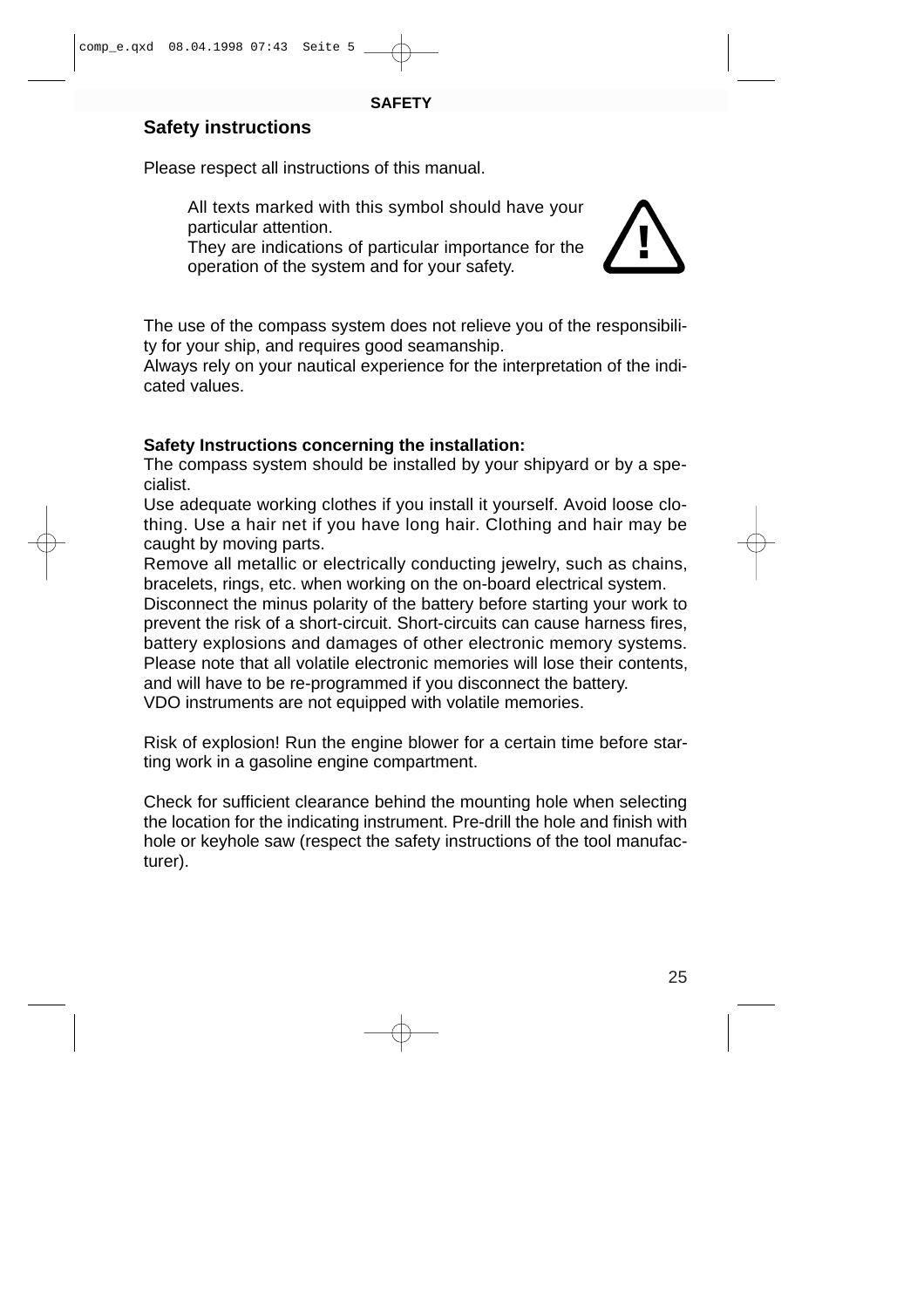#### **SAFETY**

Check that no stringers are damaged when selecting the location for the sensor installation. Check for furniture, floor boards, boxes, cables, etc.

Solvent vapors may be produced when working with sealants. Provide sufficient ventilation. Respect the recommendations given by the sealant manufacturer.

Use insulated tools if you must work without disconnecting the power supply.

The electrical connections of the compass indicating instrument and the cables connected to the unit must be protected against direct contact or damage.

Capacitors in the equipment could still be charged, even if the power supply of the unit has been disconnected.

Use cables with sufficient insulation thickness or voltage rating, and protect the connections against direct contact.

Electrically conducting parts of the connected consumers shall also be protected against direct contact by adequate measures. The use of noninsulated wires and contacts is strictly forbidden.

# **Safety instructions concerning the maintenance:**

Repairs of the compass system components shall only be made by specialists authorized by VDO Kienzle. The VDO Compass meets the corresponding safety regulations.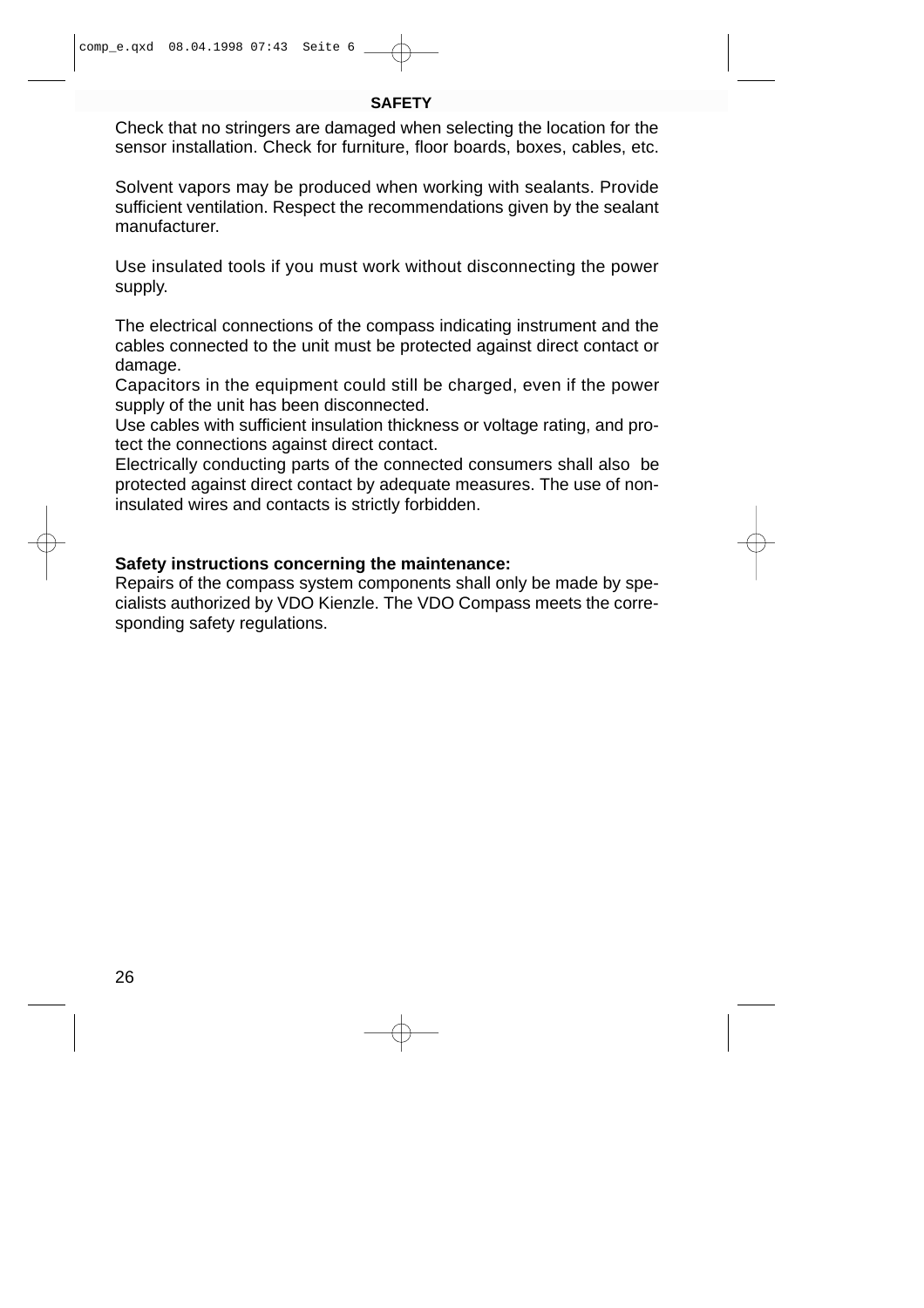#### **VDO COMPASS**

# **The VDO Compass**



The VDO Compass is an electronic course indicator designed for the use in sports ships.

The unit has a pushbutton on the front. It serves for the activation of the operating modes course indication and desired course with deviation. In course indication mode the display shows the current course, the pointer is in the OFF position.

In desired course with deviation mode the display indicates the desired course, the pointer indicates the deviation on the analog dial. The desired mode is selected by pushing the button. The use of the instrument is simple and uncomplicated.

A maximum of two more indicating instruments can be connected.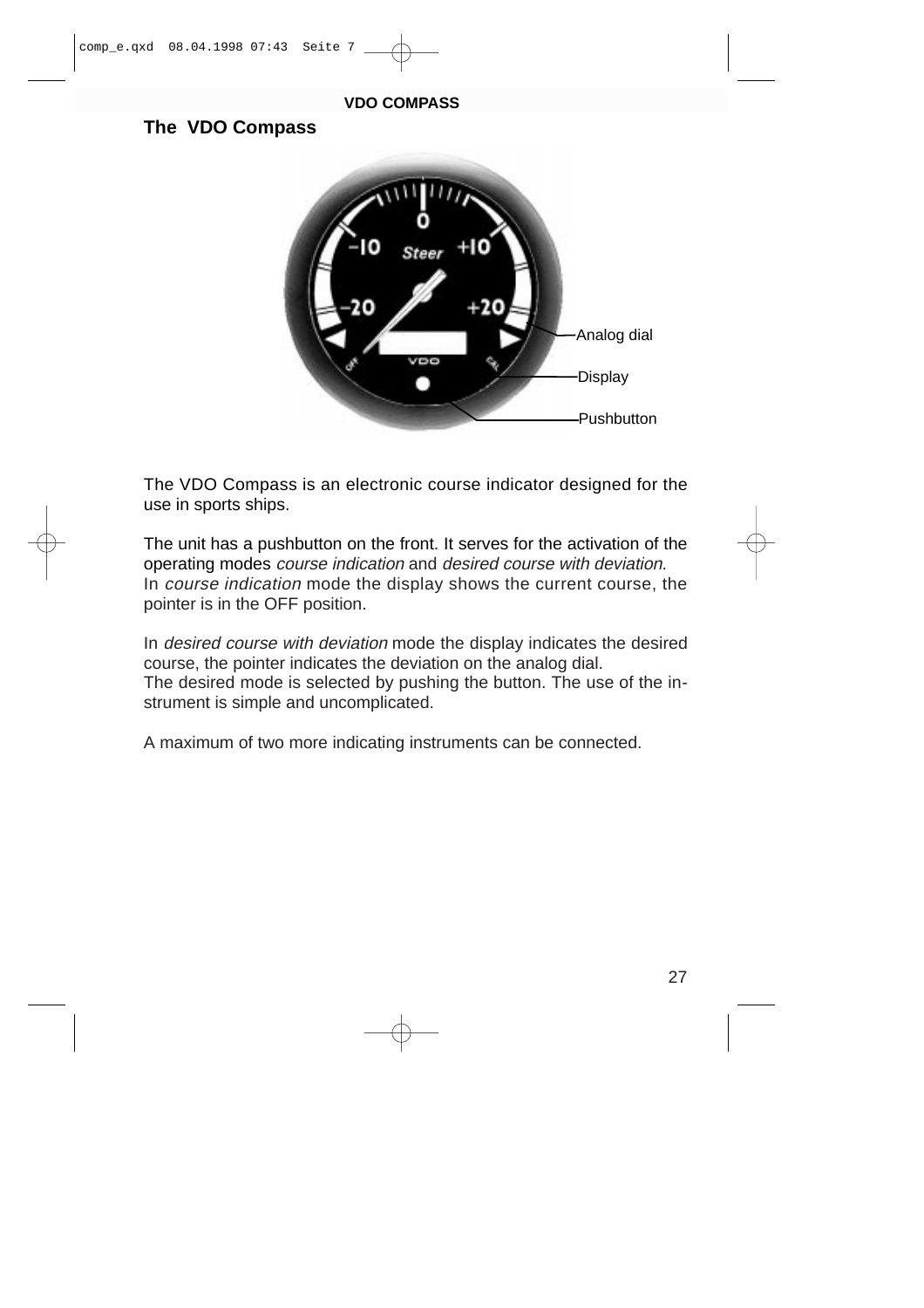#### **VDO COMPASS**



- Union nut for instrument fixation
- Fluxgate compass sensor with connecting cable, length 1 m
- Warning label
- Red connecting cable compass sensor indicating instrument, length 10 m
- Installation and operation manual

# **Accessories** (must be ordered separately):

| - | Fixation kit (bracket)                | N05 800 792 |
|---|---------------------------------------|-------------|
| - | Lighting kit $(24 V / 1.2 W)$         | N05 800 550 |
| - | 2nd indicating instrument VDO Compass | N01 512 002 |

# **Spare parts:**

| Lighting kit $(12 V / 1.2 W)$ | N05 800 552 |
|-------------------------------|-------------|
|-------------------------------|-------------|

Fluxgate compass sensor N01 530 302

Other spare parts are available on request.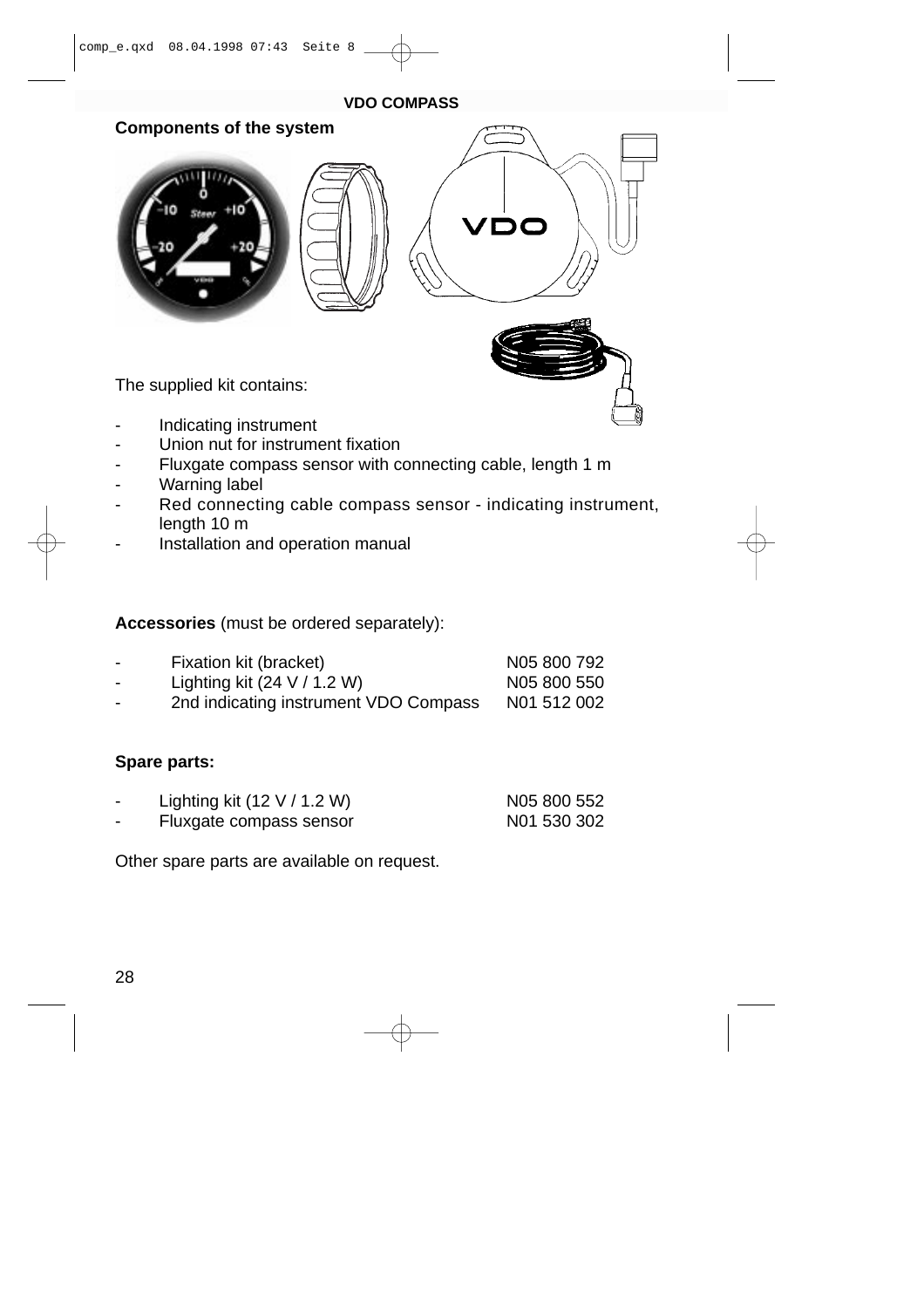# **INDICATING FUNCTIONS**

# **The indicating functions of the VDO Compass**

The indicating instrument displays the following course information when the power is switched on:

1. Course indication mode

The display indicates the steered course (267° in the example). The pointer is in "OFF" position and has no function.



or

2. Desired course with deviation

The display continuously indicates the desired course. This course indication (270 $^{\circ}$  in the example) is preceded by a "S". At the same time the pointer indicates the deviation from the desired course (3° port in this case).

The indication corresponds to the active mode (1 or 2) when the power



supply was shut off.

The pushbutton toggles between both indicating modes.

The indicating instrument must be in course indication mode to indicate a specific course as the desired course.

Set the ship to the desired course and push the button. The current course is stored as the desired course, and the pointer moves to center position (deviation 0°).

Each deviation from the desired course is indicated by the analog pointer (3° port in this case).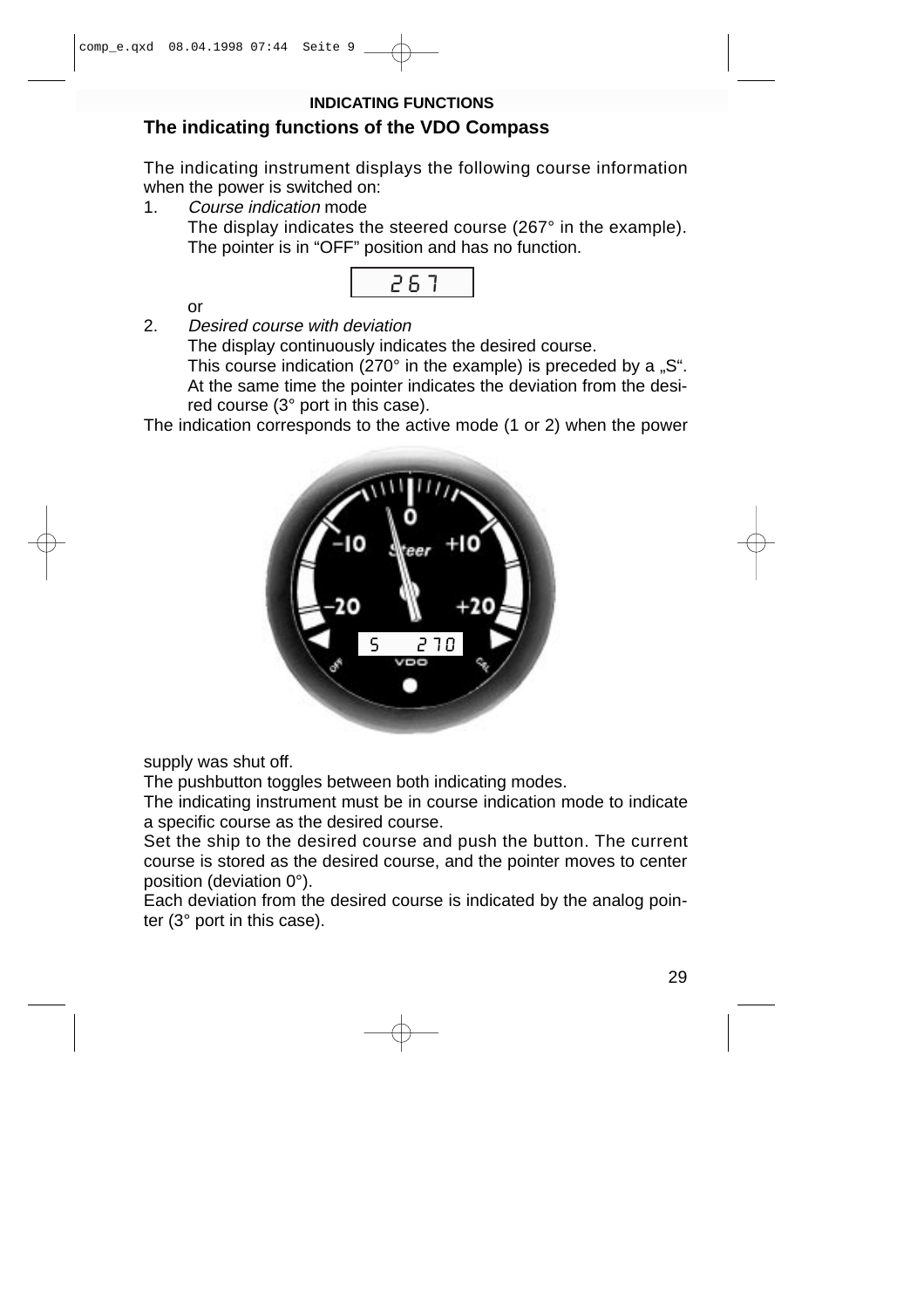#### **COMPENSATION**

# **Automatic compensation of the VDO Compass**

All on-board iron masses of a ship are more or less magnetic and influence the compass. This effect must be compensated in a fluid compass as well as in a fluxgate compass.

On conventional fluid compasses this requires the services of a qualified specialist. On the VDO Compass with its automatic deviation compensation you can easily and reliably perform this adjustment yourself. As supplied the VDO Compass behaves like a normal, non-compensated fluid compass.

Perform the automatic compensation during a circular course with calm sea, at a sufficient distance to port installations and magnetic disturbances (such as steel bridges, sheet piling, other ships). The diameter of the circle should be five or six times the ship length, the speed adapted to complete one circle in about 3 minutes.

No valid course is indicated by the instrument during the compensation. Perform the compensation as follows:

Start the circular course and switch the power supply on while keeping the button pushed.

The display indicates "OFFSET".

$$
\fbox{\tt OFFSET}
$$

Relase the button when "OFFSET" is displayed. After some seconds the local compass deviation is indicated (setting see page 32).



After another 5 seconds the display automatically changes to "CAL". Push the button during "CAL" until "CAL1" is displayed.

The pointer moves to the "CAL" position.



(Note: you have about 5 seconds to start the "CAL" function, as this function is automatically exited after this time.)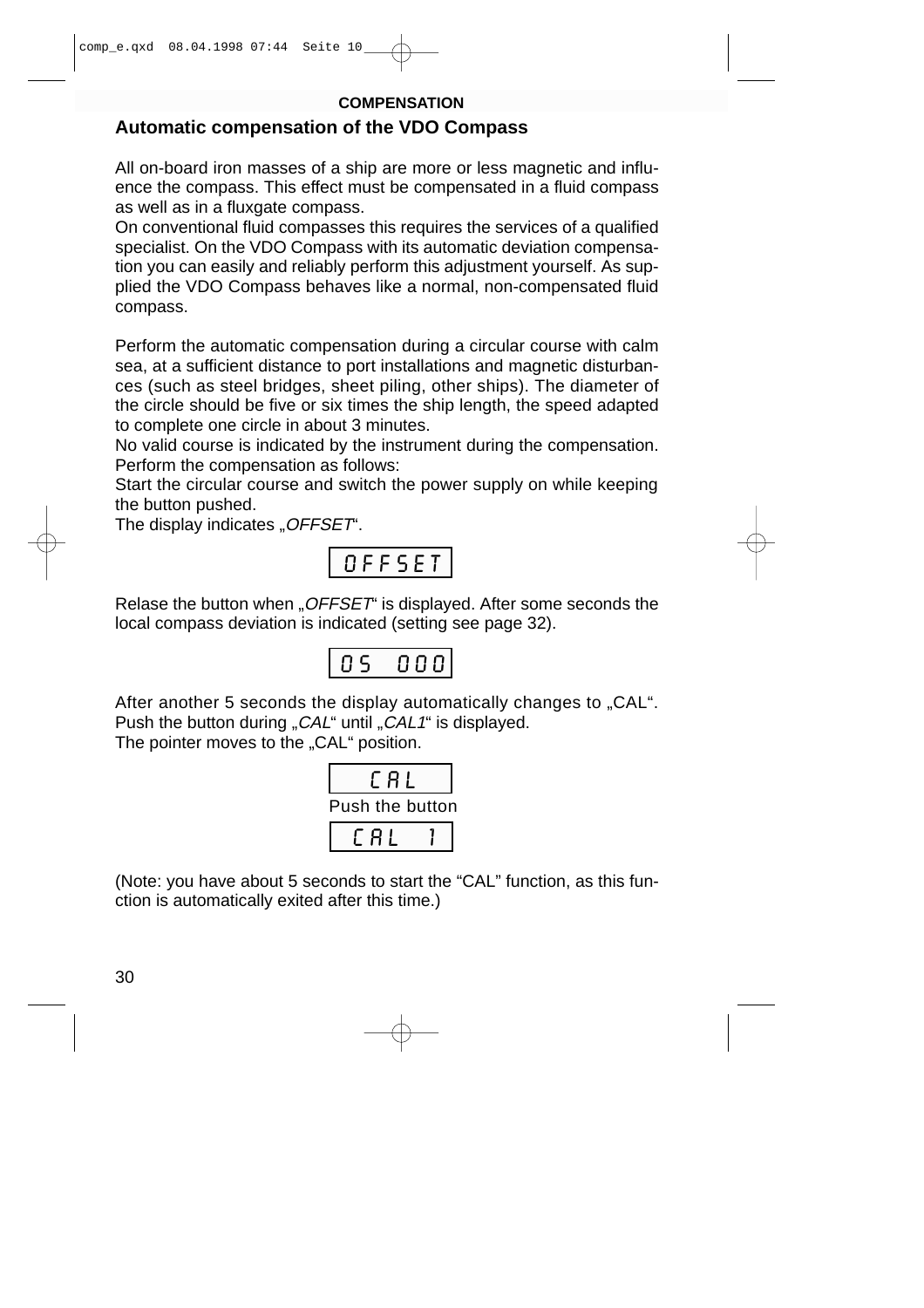#### **COMPENSATION**

The automatic compensation runs. Continue the circular route until the display indicates " --- ".



Now start another circular route in the opposite sense. Push the button until the display indicates  $CAL2$ ".



Continue the circular route until the compensation is automatically ended. After successful compensation the desired course is indicated (267° or 270° in the example).



For your own safety you should verify the indication by several true observations on various courses (north, east, south, west). Differences between compass indication and true observation must be corrected by adjustment of the compass sensor position (see page 33).

The display shows "FAIL" in the case of a failure of the automatic compass compensation, or if the compass compensation could not be finished.



In this case exit the failed compensation by switching the power supply off. The pointer returns to its normal operating mode when the power is switched on again. Repeat the automatic compensation.

The following factors may cause a failure of the automatic compensation:

- Excessive speed during the automatic compensation
- Inadequate installation of the sensor (see page 36)
- Mobile phones or radiophones were used during the compensation
- Influence of magnetic disturbances (bridges, pile walls, etc.) or magnetic objects near the sensor.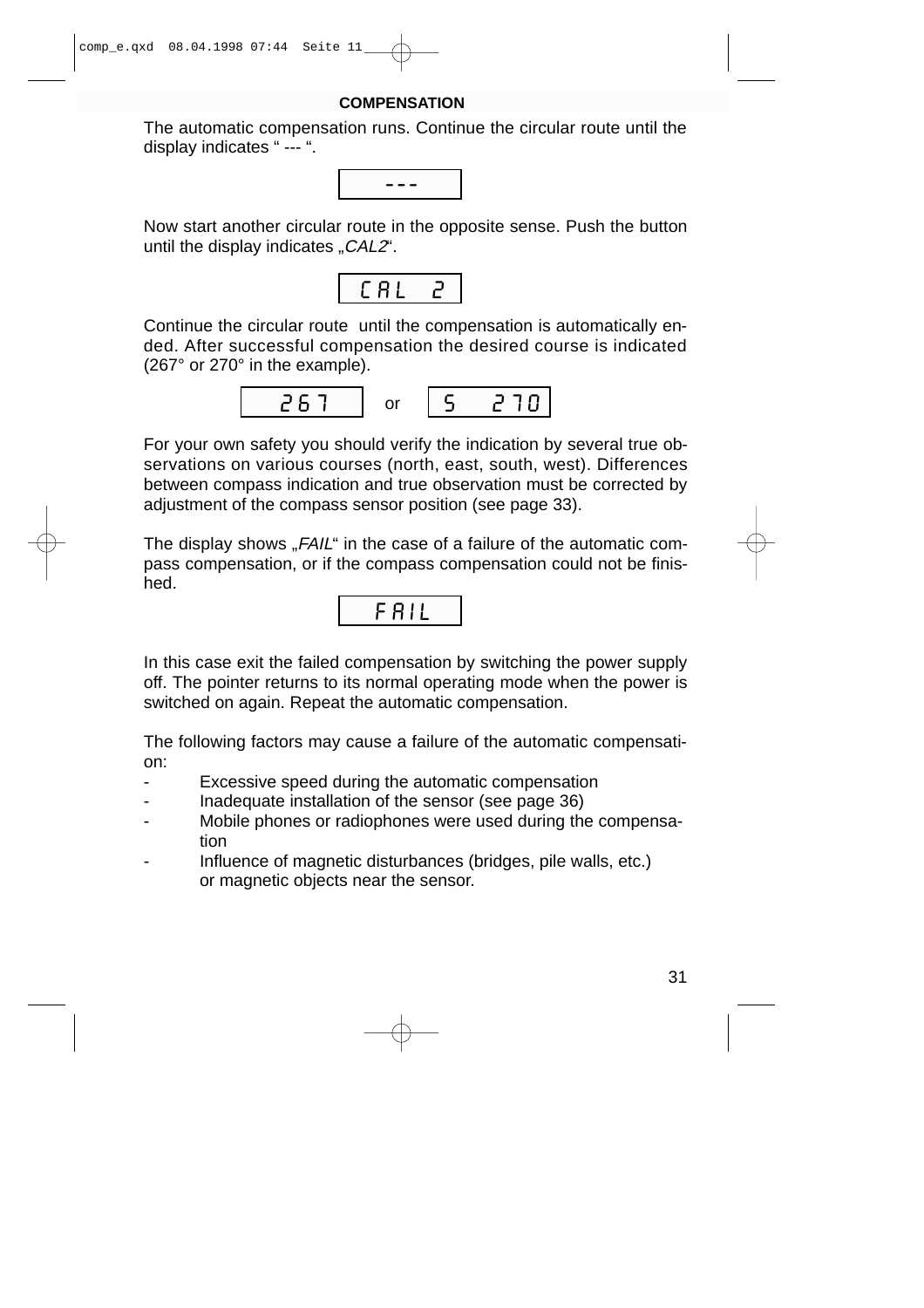#### **POSITION-DEPENDENT VARIATION**



The automatic compensation should be repeated after compass installation, after slipping, prior to long routes, after welding operations, after the installation of electrical consumers, but at least once a year.

Please also note the "semihard magnetism" effect on steel ships, which appears when the ship has been exposed to the terrestrial magnetic field without position change for a long time (for instance during winter). After some days in the water this effect has disappeared. This means that after watering a ship the compass compensation should be repeated several days later.

# **Setting of the position-dependent variation**

This operation is necessary to set the valid local variation. The angular variation is found in the nautical map. Setting the variation eases working with the map, and after compensation (see page 30) the compass will indicate the true course.

Enter the variation as follows:

Switch the power on while keeping the button pushed. The pointer is in "OFF" position, and the display indicates "OFFSET".

$$
0 \, \texttt{FFSET}
$$

Release the button when " $OFFSET^4$  appears. The local variation is indicated after several seconds. In the system as supplied the indication will be 0.



(Note: You have about 5 seconds to start the "OFFSET" function, after this time the function is automatically exited). For each button activation the value is incremented by 1°. Hold the button down; the value will increment at increasing speed up to 100°, then it will decrement from -100°. Positive setting  $=$  variation in eastern direction.

Negative setting = variation in western direction.

Release the button after setting the correct value (3° in the example). After some seconds the display automatically changes to "CAL". After another 5 seconds a normal course indication is shown (in the ex-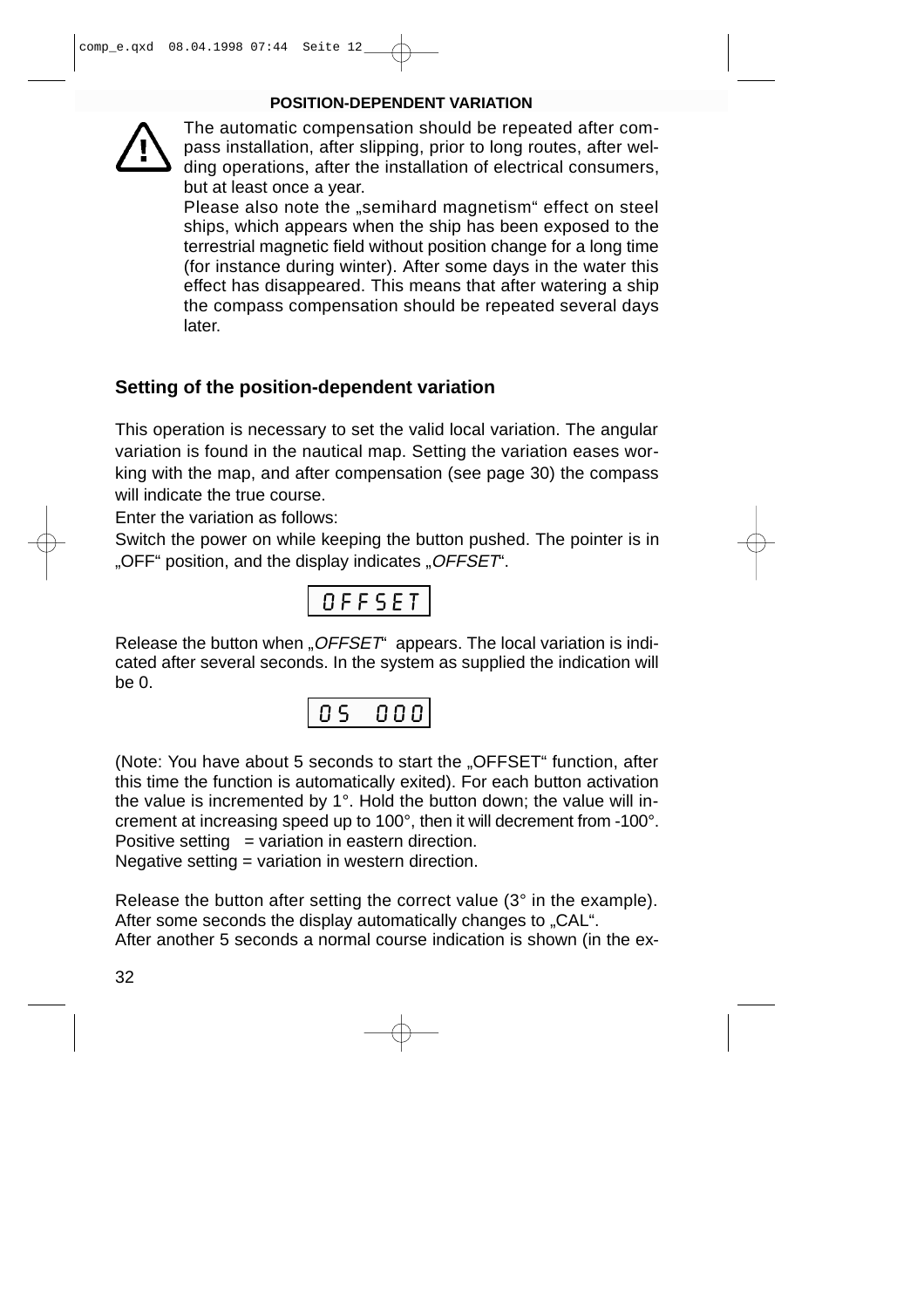# **ADJUSTMENT / TROUBLESHOOTING**

ample steered course 267°), taking the variation into account.

| 5 | Ь  |
|---|----|
|   | Ħ. |
|   |    |

The set variation value remains stored in the VDO Compass, even when it is switched off.

# **Adjustment of the Compass Sensor**

A correct adjustment of the compass sensor is necessary if, after compensation and variation setting, differences are found between the true compass course and the true bearing.

On each course (N, E, S, W) note the measured differences

Difference = true bearing - compass indication.

(e.g. true bearing : 001°, VDO Compass: 002°, difference north: -001°). Calculate the average of the differences.

The average is the angular value by which the compass sensor must be turned for correct adjustment.

A positive sign (+) means that the sensor should be turned clockwise, a negative sign (-) means counterclockwise.

# **Trouble shooting**

- 
- "FAIL" is displayed, or the tions

# **Problem: Cause / Correction:**

- No compass function Check electrical connections per wiring schematic
	- Check voltage. Supply voltage is 10.8 to 32 V
- Compensation not possible. Check probe installation instruc
	- compensation cannot be Avoid magnetic disturbances (bridconcluded ges, sheet pilings, etc.) during the circular course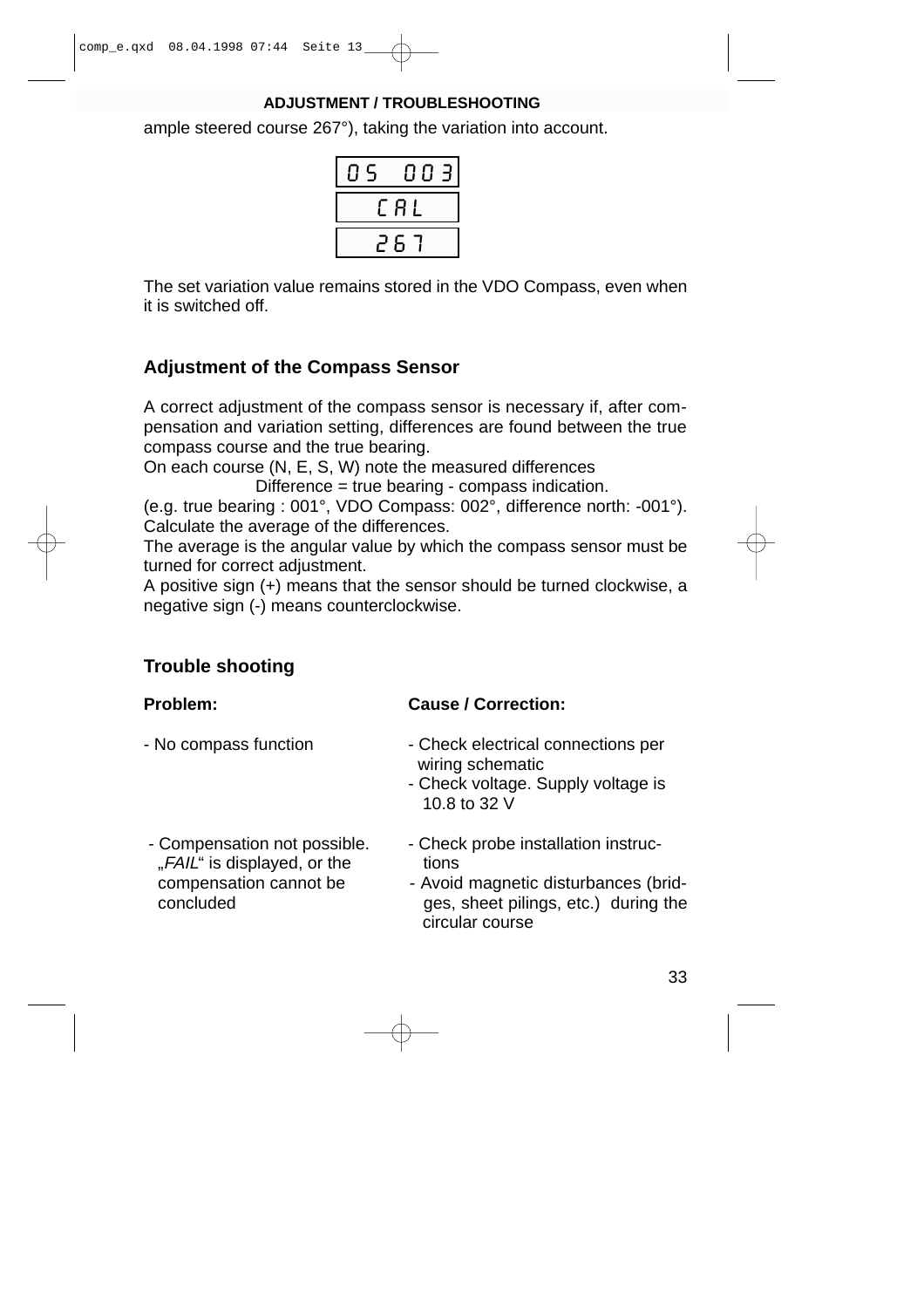- "FAIL" is displayed, or the near the sensor (cans, tools, etc.)<br>compensation cannot be check cable connection between
- 
- indication with heeling ship) below compass sensor
- 



#### **MAINTENANCE**

- Compensation not possible. Remove magnetic disturbances<br>FAIL is displayed, or the sensor (cans, tools, e.,
	- Check cable connection between concluded indicating instrument and sensor (bad connections ?)
- Wrong indication  **Run automatic compensation** 
	- Adjust compass sensor correctly
	- Set local variation
- Inclination fault (wrong Fig. 2014) Magnetic disturbances above or
	- Remove disturbances
	- Select other location of sensor
- Display shows  $\begin{vmatrix} 7 & 7 & 7 \\ 7 & 7 & 7 \end{vmatrix}$  Connection indicator- sensor is broken
	- Sensor is broken
	- Check cable connection between indicating instrument and sensor

# **Maintenance of the VDO Compass**

Indicating instrument and compass sensor are maintenance-free. Clean the indicating instrument with a clean, humid or antistatic cloth. The front lens is plastic. Do not use detergents to prevent scratches and fisheyes.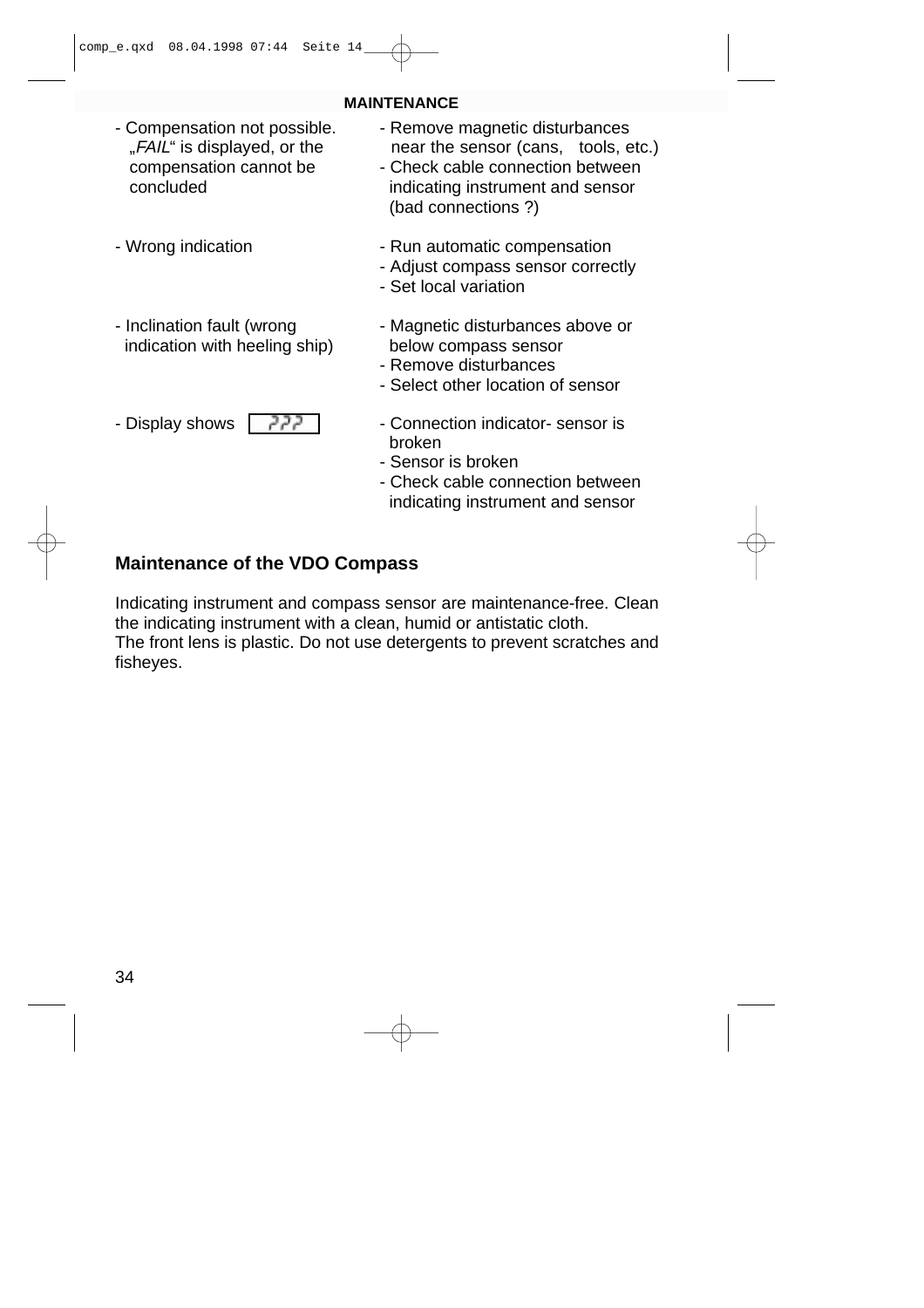# **Installation of the VDO Compass**



Please read the safety instructions on pages 25 and 26 before starting the installation.

# **Installation of the indicating instrument**

- Make a hole, diameter 86 mm, at an adequate location.
- Clean the surroundings and remove the chips before inserting the indicating instrument.
- Pass the cable connections to the indicating instrument through the mounting hole and the union nut.



- Place the supplied black rubber washer on the instrument back
- Connect the cables per wiring schematic to the indicating instrument and insert the instrument into the mounting hole (see "the electrical installation").
- Fix the instrument with the union nut. Mounting alternative A for wall thicknesses  $d = 0.5$  mm to 6.5 mm Mounting alternative B for wall thicknesses  $d = 6.5$  mm to 16.5 mm
	- Check that the union nut is only tightened hand-tight.



Mount the indicating instrument with threaded studs and bracket (see page 36, top) if strong vibration must be expected at the location of the installation (for instance high-speed boats).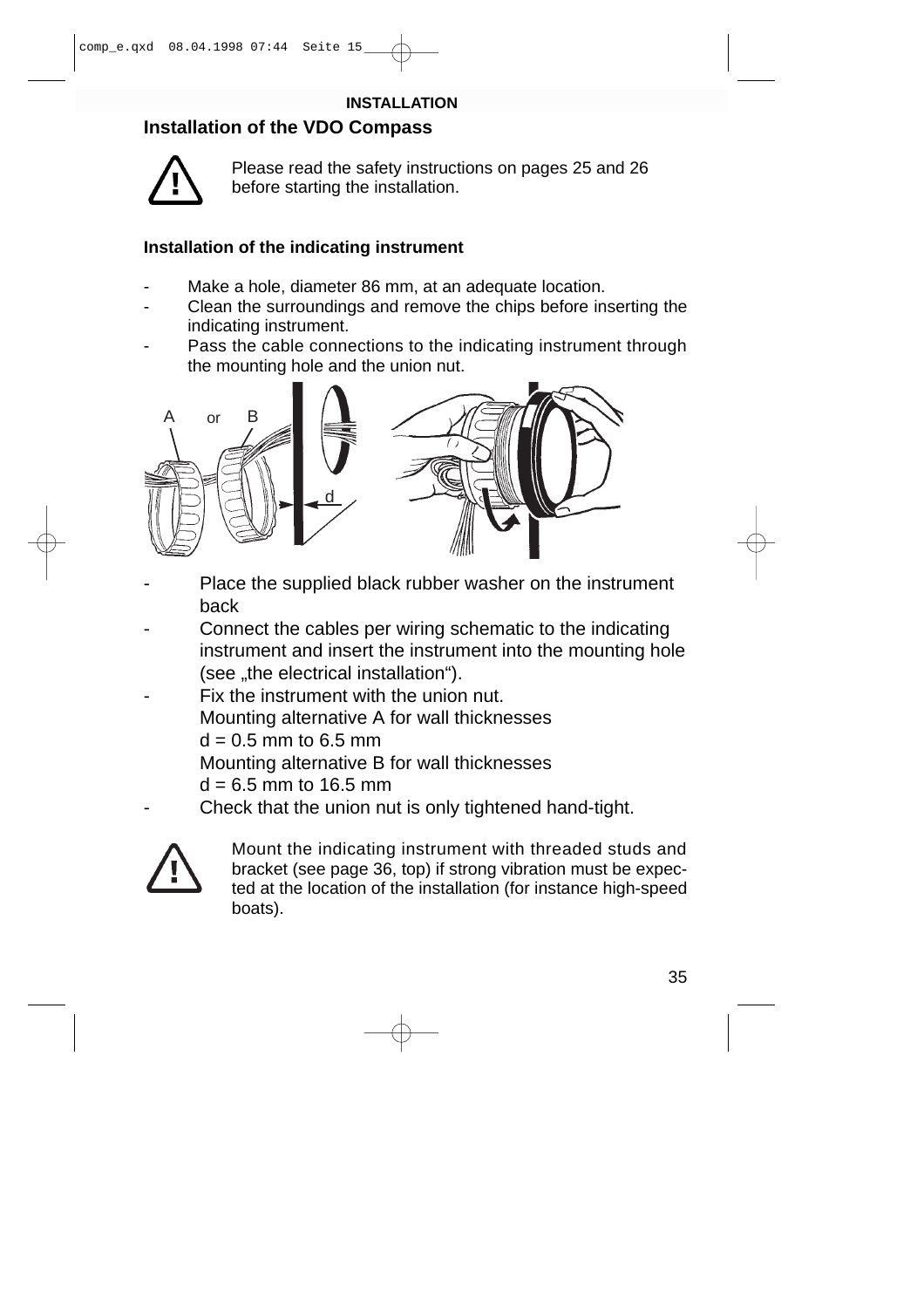

# **Installation of the compass sensor**

Using the fluxgate principle the terrestrial magnetic field direction and strength are measured by two crossed coils. In the case of hulls made of wood, reinforced polyester, Kevlar or aluminium the sensor can be installed in the hull; in the case of steel or steel-reinforced concrete the probe must be installed at least 1 m above deck, but not higher then 5 m.



When installing the sensor check for sufficient distance to fixed metal parts, electrical cables and other objects creating magnetic fields.

Check for sufficient distance to all portable disturbance sources, such as cans, pans, radios, mobile phones in operation, etc.

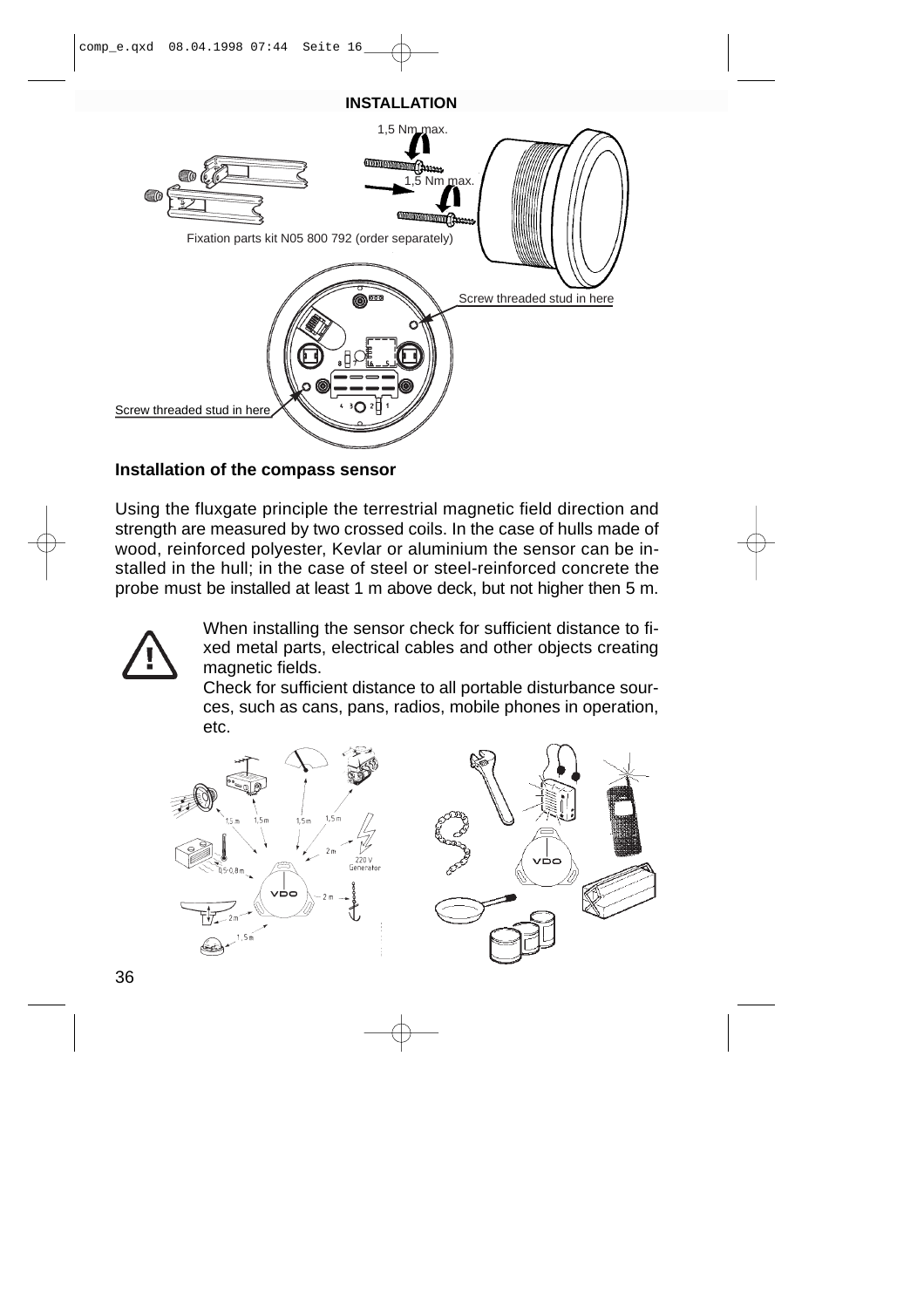Temporarily install the sensor and make the first compensation run. A different location must be selected If several trials are not successful. After finding an adequate location fix the sensor with three brass or stainless steel screws to allow a rotation of the sensor for adjustment at a later time (see page 33).

Mark the location of the sensor with the supplied warning label.





Never use steel screws for the installation (magnetism).

The sensor must be installed on a horizontal surface in horizontal position.

The marking bar must be parallel to the ship axis, directed to the bow.

The automatic compensation must be repeated after changing the cargo.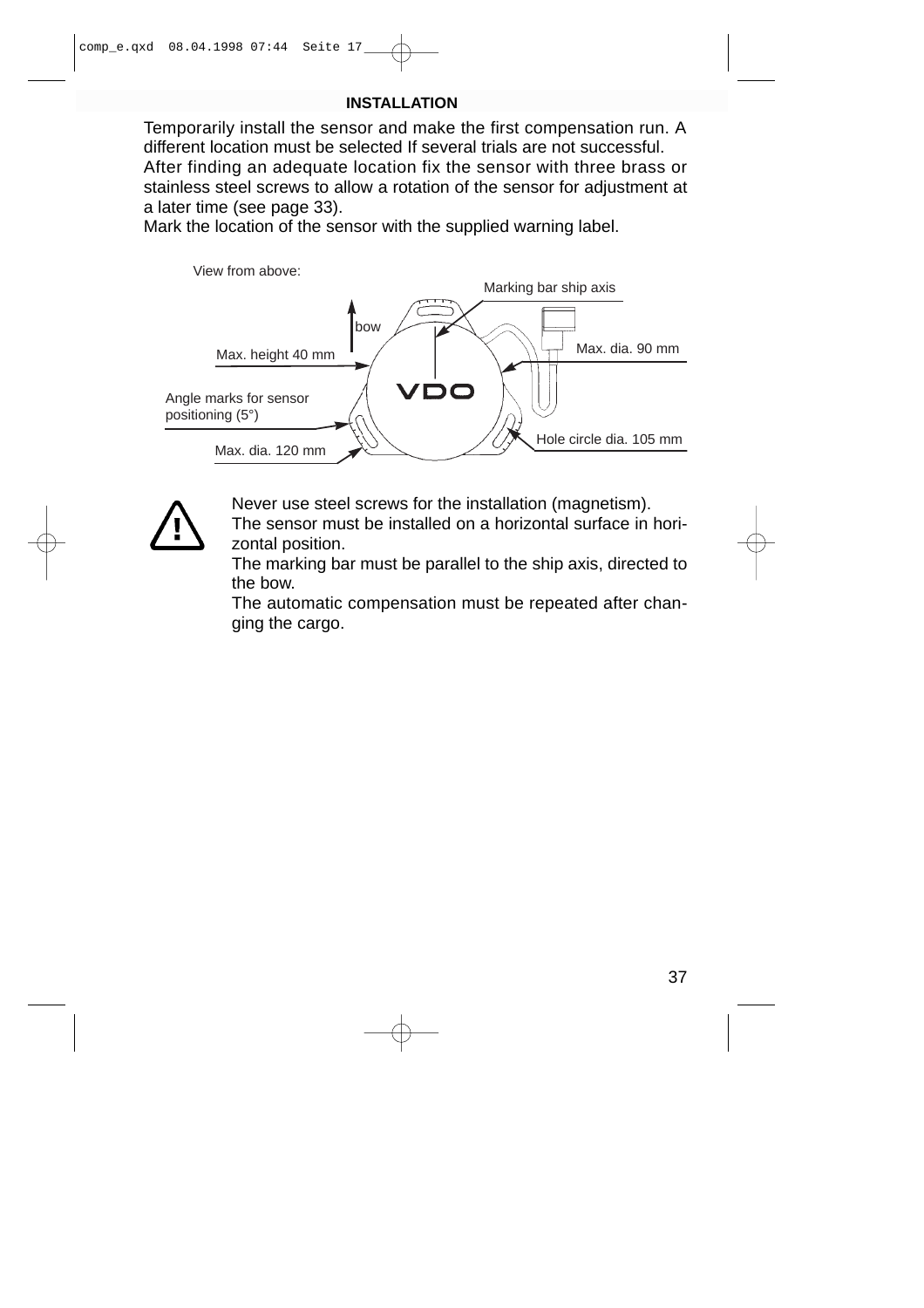# **Electrical Installation**

# **System power supply**

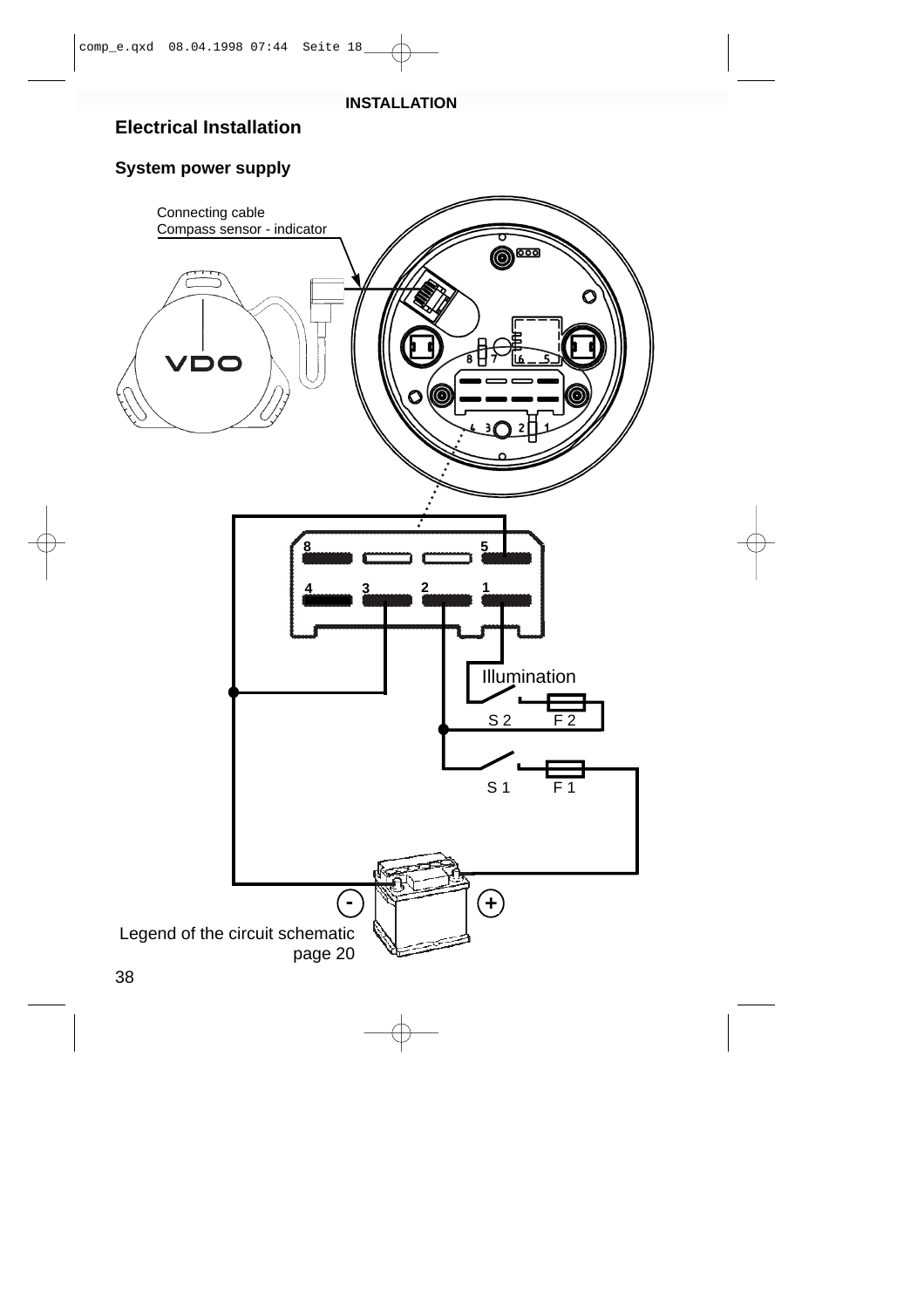# **Connection of a secondary indicating instrument**

Install the power supply to the second instrument in the same way as for the first one (see page 38). The power supply of both indicating instru-

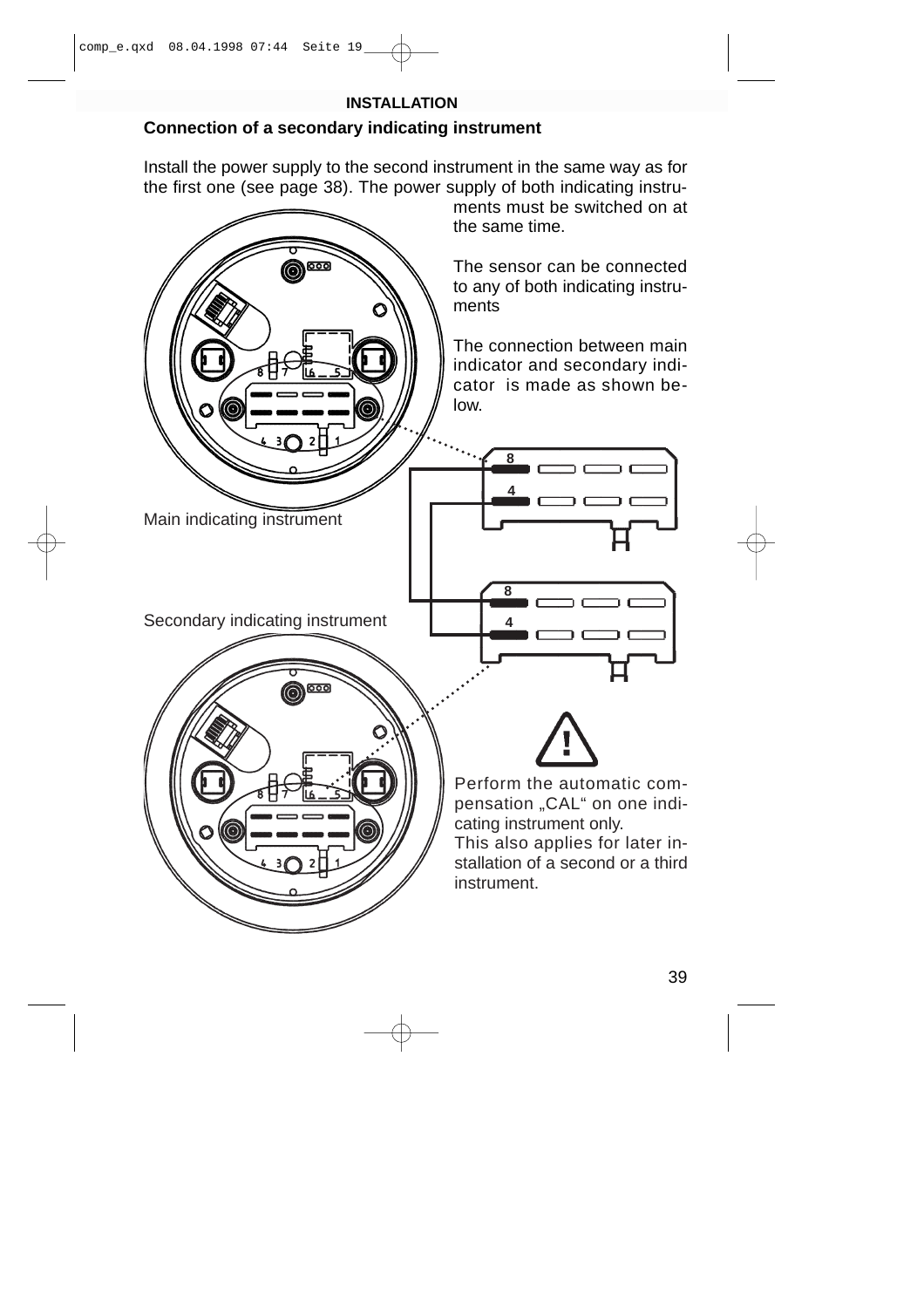#### **INSTALLATION / DATA**

# **Legend of the circuit schematic**

- S1 On/Off switch for navigation instruments
- S2 On/Off switch for instrument lighting
- F1 Fuse for navigation instruments (5 A)
- F2 Fuse for instrument lighting (5 A)

Recommended cable section: 1.5 mm2

# **Cable lengths**

Compass sensor - indicating instrument 20 m max. Indicating instrument - second instrument 10 m max. Second instrument - third instrument 10 m max.

# **Technical data**

| Measuring principle:                   | Fluxgate magnetic field measurement<br>liquid-damped coils |
|----------------------------------------|------------------------------------------------------------|
| Accuracy:                              | $+3^{\circ}$ after compensation                            |
| Application:                           | Field strength: 8 to 50 A/m                                |
| Max. inclination angle:                | in pitch and roll direction: $+30^{\circ}$                 |
| Supply voltage:                        | 10.8 to 32 V DC                                            |
| Current consumption:                   | Indicating instrument:                                     |
|                                        | about 90 mA at 12 V DC without lighting                    |
|                                        | about 250 mA with lighting                                 |
|                                        | Sensor:                                                    |
|                                        | about 50 mA at 12 V DC                                     |
| Operating temperature: - 10 to + 60 oC |                                                            |
| Type of protection:                    | Indicating instrument: DIN 40050 - IP 65 at front          |
|                                        | Compass sensor: DIN 40050 - IP 65                          |
| <b>EMC</b> protection:                 | CE: EN 50081-1, EN 50082-1                                 |
| Dimensions:                            | Indicating instrument:                                     |
|                                        | Front ring dia.: 105 mm                                    |
|                                        | Installation dia.: 86 mm                                   |
|                                        | Installation depth (with union nut): 56 mm                 |
|                                        | Installation depth (with bracket): 90 mm                   |
|                                        | Compass sensor: See figure page 37                         |